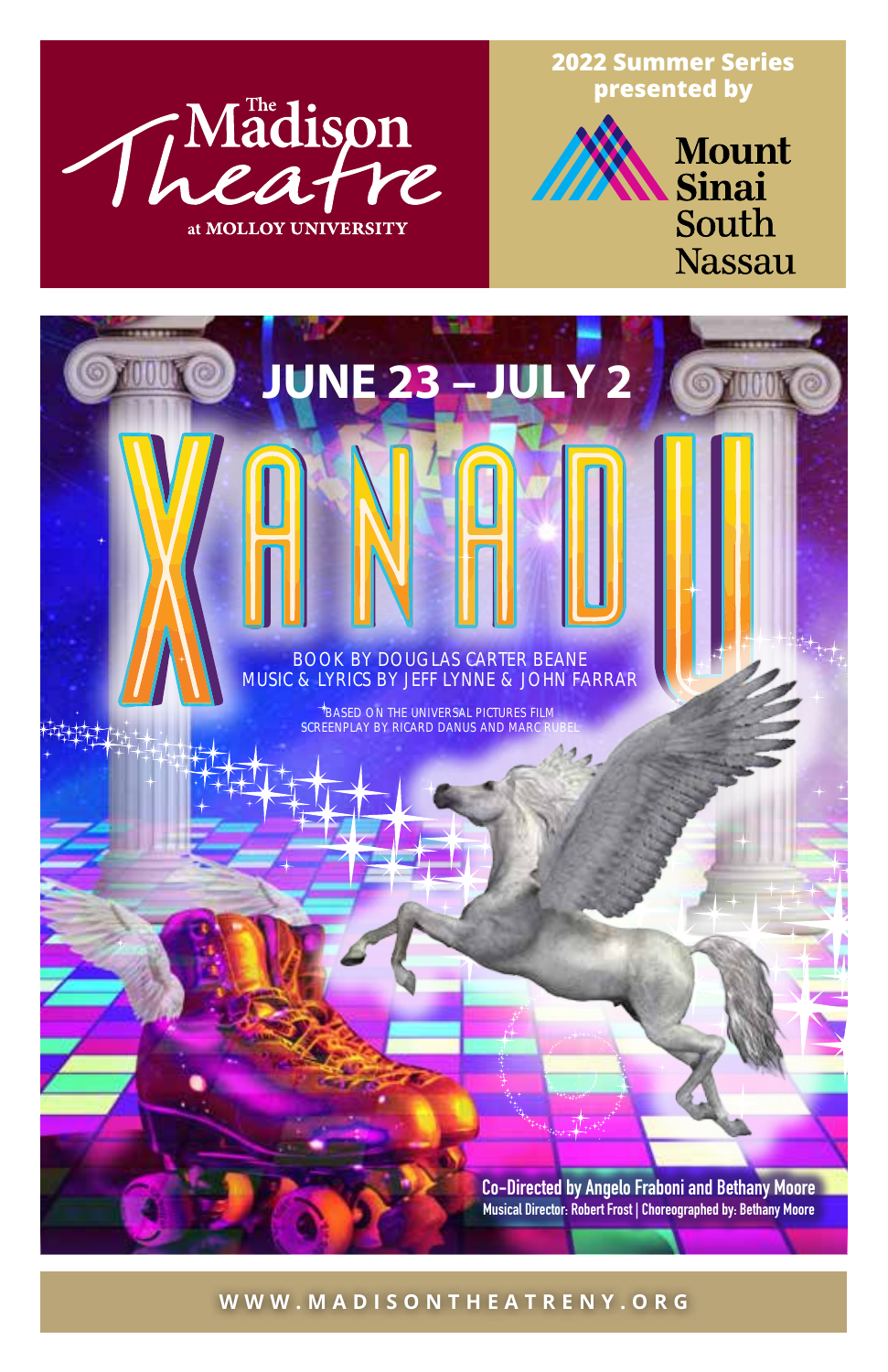#### **ABOUT**



#### Music and Lyrics by **Jeff Lynne & John Farrar**

#### Book by **Douglas Carter Bean**

Based on the Universal Pictures film Screenplay by Richard Danus and Marc Rubel Originally produced on Broadway by Robert Ahrens, Dan Vickery, Tara Smith/B. Swibel,

Sara Muchison/ Dale Smith & Cari Smulyan

Musical Direction and Conducted by **Robert Frost**

Starring **Olivia Bodner Ray Robinson Kevin Bernard**

Featuring

**Ava Dell'Aquila Tobi Berman Madi Fisher Jeremy Fuentes Jenna Husli Matt Kenna Collin Kilfeather Trixie Klein Cameryn Laird Karoline Thomas**

Band

**Adam Wiggins Zeke Bardash Jakob Messinetti Anthony Genovesi**

Scenic Design **Michael Clark** Lighting Design **Ed McCarthy**

Costume Design **Antonio Consuegra**

Sound Design **Calvin Guevara-Flores**

Props Supervisor **Stevie Allen**

Production Stage Manager **Julianna Cricchio** Assistant Stage Manager **Abigail Redlich**

Scenic Assistant **David Arsenault** Wardrobe Supervisors **Natalie Piperno & Samantha Eagle**

Public Relations **Sam Morris**

Summer 2022 Music Supervisor **Aaron Gandy**

General Manager **Kathleen Marino** Assistant Artistic Director **Bethany Moore**

Artistic Director **Angelo Fraboni**

Associate Costume Designer **Emily Marshburn**

Assistant Choreographer **Jett Roberts**

Associate Director **Emily Hausmann**

Choreographed by **Bethany Moore**

#### Co-Directed by **Angelo Fraboni & Bethany Moore**

*Xanadu the Musical is presented through special arrangement with Music Theatre International (MTI). All authorized performance materials are also supplied by MTI. www.mtishows.com*

*XANADU is presented by arrangement with Concord Theatricals. www.concordtheatricals.com Any video and/or audio recording of this production is strictly prohibited*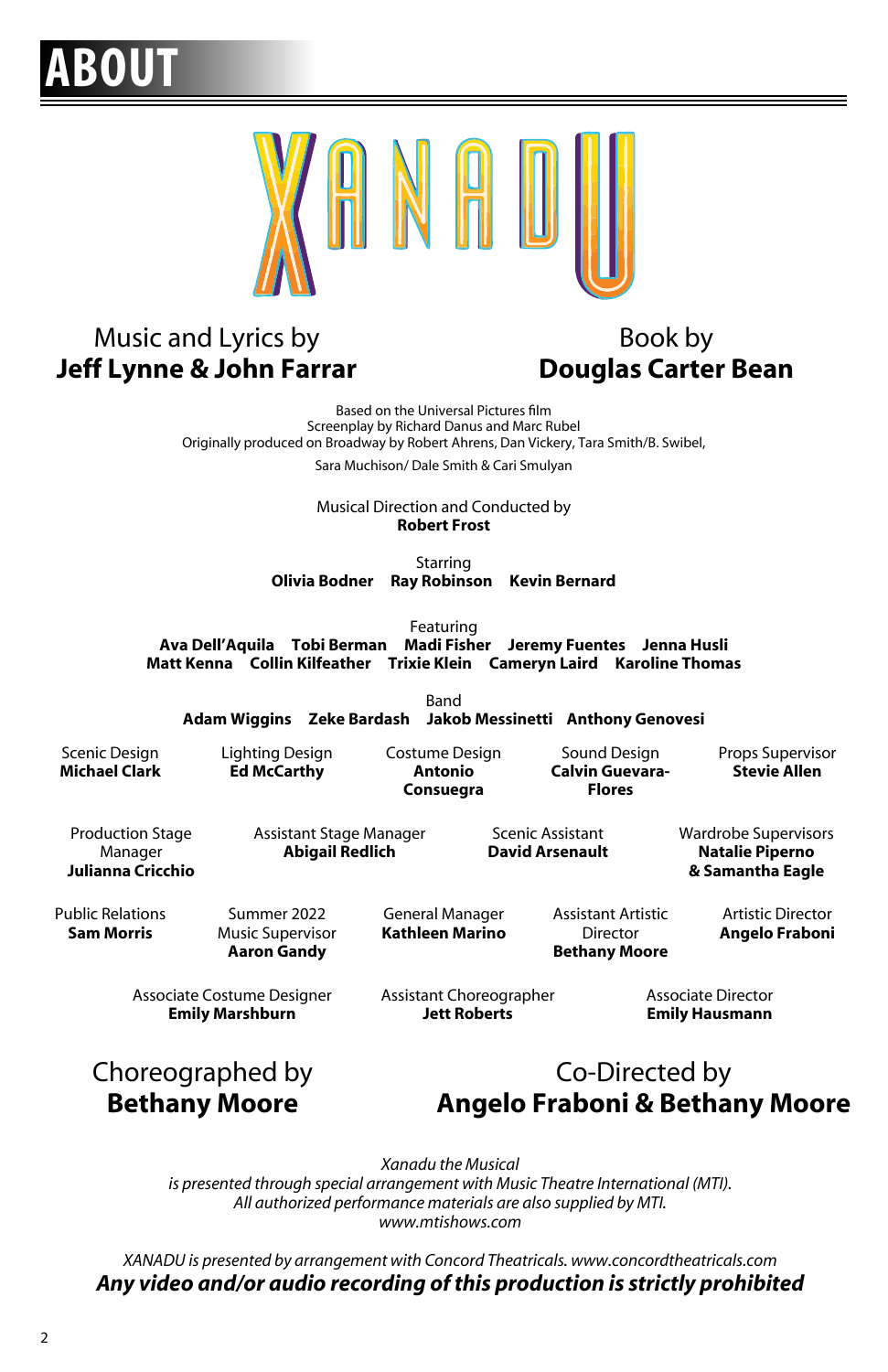**Olivia Bodner (Kira)** Olivia Bodner is happy to be back on the Madison theatre stage, this time skating into one of her dream roles! Most recently seen as Emma in Lizzie the Musical, Olivia is a recent graduate of the CAP21 program. She'd like to thank this exceptionally talented team and crew for yet another wonderful show with the Madison Theatre! Hope you enjoy your trip to Xanadu!

**Ray Robinson (Sonny)** is thrilled to be returning to the Madison Theatre for this production of Xanadu. He is originally from Maryland and a graduate from CAP21/Molloy College. He's been seen in various regional productions around the Northeast and just completed his first national tour with Pete the Cat the musical. Some of his favorite credits include: Head Over Heels (Musidorus), Urinetown (Bobby), Loves Labours Lost (King), Little Shop of Horrors (Orin), Rainbow Fish (Rainbow fish), South Pacific. Along with being an actor, he's also a passionate writer and musician. Enjoy the show!

**Kevin Bernard (Danny)** Proud member of Actors' Equity Association. Broadway: *Groundhog Day, Billy Elliot, Curtains, Oklahoma!, Thoroughly Modern Millie*. Off-Bway and beyond: *The Hero, R.U.R., Sugarsuite, Detective Story, Babes and Dudes, Lone Star Love* and a long list of experiments that I almost remember.A few of the Regionals: Goodspeed, Olney, Mill Mountain and Paper Mill. Filmand TV: *Billions, The Good Fight, Hunters* are the latest. Love to: Heather, Billie, and Henderson.

**Jenna Rose Husli (Melpomene)** Jenna is so excited to be a part of Xanadu! She loves the music and comedy of the show and hopes you enjoy it as well. She would like to thank her parents who have always supported her and encouraged her to do what she loves to do. She would also like to thank God for blessing her with this joyous experience with such wonderful people. She hopes this piece of theater will bring a smile to your face, enjoy!

**Madi Fisher (Calliope)** is currently studying Acting with a minor in Creative Writing at Point Park University. Their favorite credits include: TODAY I LOOKED UP (original cast, Skip); TIM-MY YOU'RE MUTED (improv, original cast, Cambell); OUTSIDE THE LINES (writer and actor); OKLAHOMA! (Ado Annie). They'd like to thank everyone apart of this production for the opportunity to create together, as well as their family for all of the support!

**Jeremy Fuentes (Thalia)** Jeremy is beyond excited to continue performing with the Madison Theatre! He was recently in Dancing Through the Decades, The Christmas Celebration, and starred as Usnavi in In The Heights.He is originally from The Bronx where his credits include: Calogero (A Bronx Tale), Father (Ragtime), and Quasimodo (Hunchback of Notre Dame). Jeremy is an upcoming junior at Molloy College's CAP21 BFA Musical Theatre Conservatory. He would like to thank his family, friends, and professors, for all their support along the way. A special thank you to Angelo and Bethany for everything they put into this wonderful production!

**Tobi Berman (Terpsicore)** Tobi is a rising sophomore in the CAP21 program here at Molloy College! Previous credits include In The Heights (Madison Theatre) Head Over Heels (Spectra Theatre Co.) Cabaret (Southeastern Summer Theatre Institute) and Oklahoma: In Concert (Springfield Symphony Orchestra). Huge thanks to my family and friends for their overwhelming love and support!

**Ava Lee Dell'Aquila(Erato)** is ecstatic to be back at the Madison Theatre! She was most recently seen as Judy Bernly in CAP21/Molloy College's production of 9 to 5. Other credits include: Dancing Through The Decades, The Christmas Spectacular, and Give Our Regards To Broadway: A Tribute To The 1960's, as well as The Silver Screen here at the Madison. She is also a recent and proud graduate of CAP21/ Molloy College's Musical Theatre program. Ava Lee is elated to be given the opportunity to bring back all the crazy, magical jazz hands and spirit fingers humanly possible to a live audience with such an upbeat and funny story! She is overjoyed to be working with such an amazing cast and crew, and would love to thank her creative team, her CAP21 family, friends, and parents for all their love and support. Enjoy the show! lnstagram: avaleedellaquila

**Karoline Thomas (Euterpe)** Originally from Houston, Texas, Karoline Thomas graduated in 2021 from Molloy College/CAP21 Conservatory. Some of her favorite roles include Sis-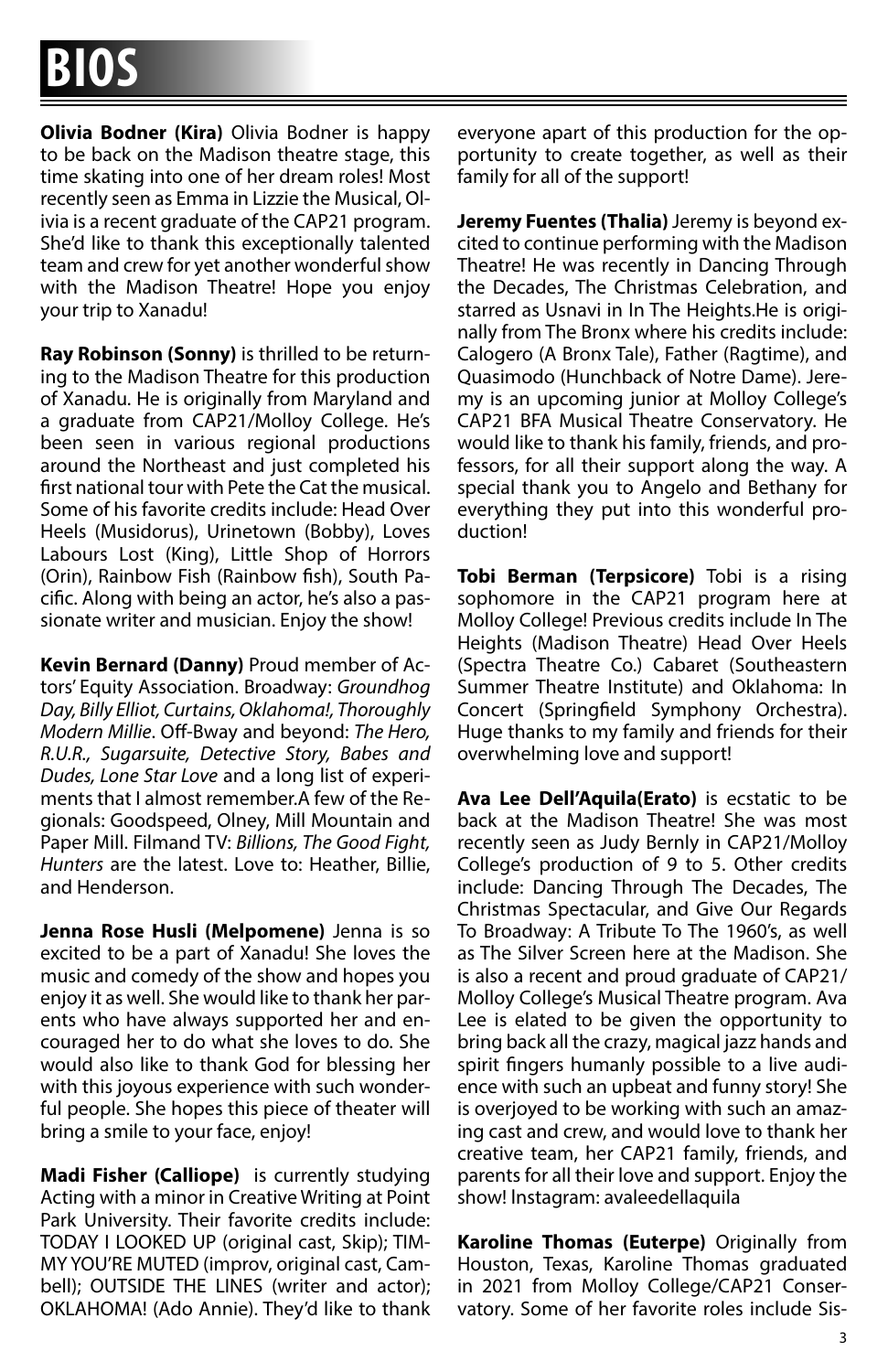ter Mary Amnesia in Nunsense, Judy Turner in A Chorus Line, and Audrey in Little Shop of Horrors. In addition to performing, you can catch Karoline working as a casting assistant to Alison Franck CSA, teaching children's theatre, and serving coffee at The Grey Dog! She is extremely excited to be back on stage again and is grateful to Angelo and Kathleen for this opportunity, as well as her friends and family for their never ending love and support.

**Collin Kilfeather (Muse)** is a rising Junior as CAP21. He is in the ensemble of Xanadu and is so happy to be a part of this show. This is his first Madison show and he is extremely excited to be here.

**Trixie Klein (Muse)** Trixie is ABSOLUTELY FULL OF JOY to be in this production of Xanadu!! Her favorite musicals of all time are the absurdly campy small cast shows so this is a dream come true! This is also her first show as a college graduate (eeek!) as she just graduated with a B.F.A. in Musical Theatre from Molloy College/CAP21. Trixie's most recent credits include Mrs. Mullin in The Madison Theatre's production of Carousel, Bridget in her senior MainStage show of Lizzie, & a featured soloist in Give Our Regards To Broadway at The Madison Theatre. She knows this will be a show to remember & she is so happy to be a part of it with this wonderful cast & creative team. Keep up with her crazy adventures with her Instagram: @above\_the\_pink\_stars

**Matt Kenna (Muse/Co-Dance Captain)**is a recent graduate of the Molloy/CAP21 B.F.A. program. Past credits include Carousel (Enoch Snow), 9 to 5 (Dick/Bob Enright/Ensemble), The Wizard of Oz (Wicked Witch), The Olympians (Xander). For Mommy, I'll love you forever. Enjoy the show!

**Cameryn Laird(Muse/Co-Dance Captain)** (She/her) Cameryn is an incoming junior at Molloy/CAP21 and is excited to be joining the Madison Theatre this summer! She previously appeared in Dancing Through the Decades: A Welcome Back Concert, and the Madison Theatre Christmas Celebration. Other credits include *Company* (Chapman on Broadway), *9 to 5* (Chapman University), *American Idiot* (Chapman Society of Players), and *A Chorus Line* (SA Dream Team).

**Bethany Moore (Co-Director, Choreographer, & Madison Theatre Assistant Artistic Director)** NYC and Broadway credits include *Pippin* (original Revival cast), *Spider-Man: Turn Off the Dark* (OBC), *Into the Woods* (Public Theater), and *Call Me Madam* (Encores!). She was also a member of the first national tour of *A Chorus Line* the 25th Anniversary tour of *CATS*. She holds a Master's Degree in Educational Theater from NYU. Madison Theatre credits include *The Christmas Spectacular*, *West Side Story* (dance supervisor), *Give Our Regards to Broadway 1960's and Silver Screen* (director/choreographer) and *A Chorus Line* (Cassie). Special Thanks to the cast, creative team and crew, especially to Angelo and Kathleen.

**Angelo Fraboni (Co-Director, Madison Theatre Artistic Director)** produced& directed the Opening Gala in 2011 and has continued to present, produces, and directs entertainment for the Molloy Community over the past 10 seasons. He won the 2009 Drama Desk Award for the critically-acclaimed series Celebrity Autobiography and has produced dozens of shows and events in NYC before coming to Molloy. He continues to create and develop new work at the Madison Theatre to help develop professional opportunities for the Molloy CAP21 Theatre Arts students including new plays, musicals, and short films. Mr. Fraboni enjoyed a long performance career that includes 6 Broadway shows, 4 Encore shows at City Center, the Radio City Christmas Show, multiple national and international tours, and as a principal dancer in a Ballet company. He has worked in film and commercials work, as well.

**Robert Frost (Music Director)** Robert is an NYC-based music director, pianist, and educator. Select MD credits include *Half the Sky* (5th Ave Theatre/Theatre Latte Da); *Dory Fantasmagory*(NYCCT); *Minor Character* (New Saloon/ Under the Radar); *(An Audio Guide for) Unsung Snails and Heroes* (MTC); *Miss Blanche Tells It All*  (NYMF); *We Live In Cairo* and *Cardboard Piano*  (O'Neill Theater Center); *Guys and Dolls* and *My Fair Lady* (Arkansas Shakespeare Theater). As a pianist and music director, Robert has also worked with Ogunquit Playhouse, Arkansas Rep, Berkshire Theater Group, New Georges, NYU, Celebrity Cruises, Molloy College, New Dramatists, and Lincoln Center. As an educator, Robert has worked with Brown Universi-<sup>4</sup> ty, Hunter College, and Connecticut College.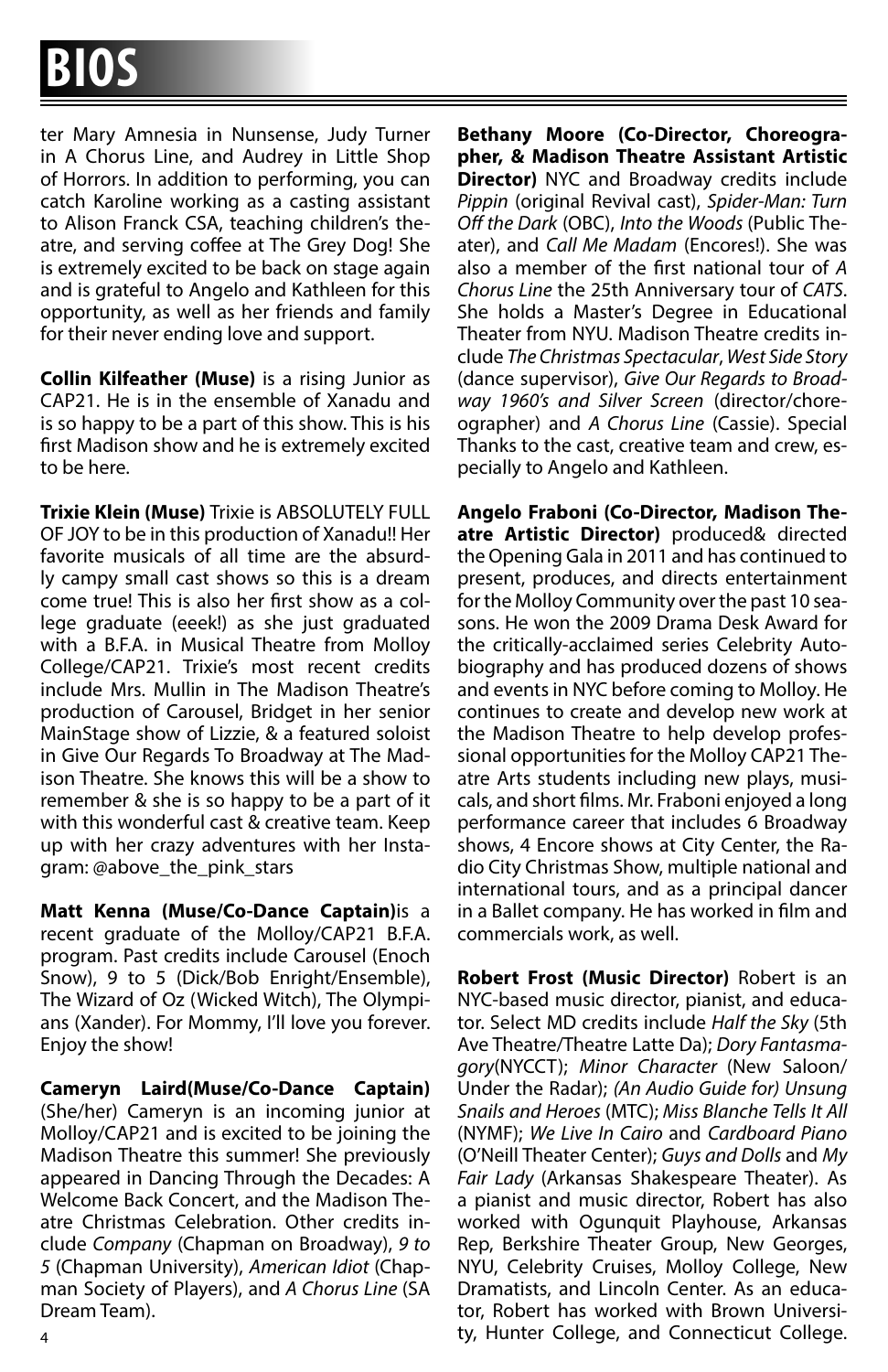Robert serves on the faculty of New Studio on Broadway at NYU and The O'Neill Theater Center's National Musical Theatre Institute.

**Emily Hausmann (Associate Director)** (they/ she) is grateful to be returning to the Madison for the third time this season! Emily is a director and actor, as well as a preschool administrator, freelance makeup artist, teaching artist/ audition coach, and painfully busy human. Emily holds a BFA in Musical Theatre from Molloy College/CAP21 Conservatory, and has been involved with the Madison Theatre since 2017 as a performer, director, instructor, and video editor. Most recently at the Madison, Emily was the director and choreographer for the Wizard of Oz TYA, and the assistant director for *Carousel: A Concert.* Other recent directing credits include *Okay* with Irvington Theater's Arts Incubator Short Play Fest, and the first NYC reading of *A Tiny Little Sky*, a new musical about Vincent Van Gogh. Many thanks to Angelo for the job, and Kathleen for saving the day always! @emilyhausmann

**Michael Clark — 5th Wall Designs (Scenic Design)** Rumors abound that Michael now only exists from the shoulders up in the virtual realm. Frequently seen on Zoom, Discord, FaceTime and other outlets of social media. actual physical sightings have become on par with Neesie and Sasquatch. Undisclosed sources speculate that he is involved in fostering a new relationship with the AI supercomputer at University of Florida, yet some have reported seeing a spectral apparition of him in the Molloy Production Booth. Michael serves this year as Resident Scenic Designer, helping the other collaborators realize new artistic visions.

**Antonio Consuegra (Costume Design)** is thrilled to make his Madison Theatre at Molloy debut!!Some credits include TV: CBS 70th,72nd and 73rd Tony Awards (assistant costume designer); Broadway: Hamilton (Assistant costume designer) Funny Girl (Assistant costume designer); Off Broadway : Can Do Duck- The Musical(costume designer), Daddy Issues (costume designer), All Aboard- The Musical (costume designer).

**Calvin Guevara-Flores (Sound Design)** is a Long Island native, working in theatre/events for over 10 years now. Calvin has a degree in Theatre Technology/Design from Adelphi University '17 with a concentration in Sound and Lighting. He is excited for the things to come!

**Stevie Allen (Props Supervisor)** (she/they) is an NYC-based actor, writer, and creative. Stevie is a rising junior in the CAP21 Musical Theatre BFA program, andis set to graduate in May of 2024. She can be seen at the Madison Theatre onstage, offstage, and at the box office desk basically at any given time. Past Credits: *Christmas at the Madison*, *Lizzie* (NY premiere),*Carousel: A Concert*, *GUMMIES*, *In the Heights*, *Squirrel Screams and Other Dating Sounds*. Her endless gratitude to Bethany, Angelo, Kathleenand the entire cast & crew. To their professors, family, and friends (especially her mom)— all the love in the world. Enjoy the show! Instagram: @stevieeallen | sarahstevieallen.wixsite.com/stevie

**Julianna Cricchio (Production Stage Manager)** Julianna is a Long Island native and alumna of Queens College (BA 2017). Recent credits Off-Broadway: Cave Man (Page 73), Regional:- Cabaret, Full Monty (Argyle Theatre), Man of La Mancha (Opera Saratoga). She also has worked with theater students at AMDA and is an event manager at Columbia University. She is proud to join with Molloy University to create standout productions.

**Abigail Redlich (Assistant Stage Manager)** is thrilled to be at the Madison Theatre this summer. She was an assistant stage manager at the Madison for *9 to 5* and will soon ASM again for *All Shook Up*. She is going into her senior year at Molloy University's CAP 21 program. She is so grateful for all of the friends she made (and will make) working here, and grateful for her family's love and support.

**Matt Gibbons (House Manager)** recently earned his Master's of Business Administration in Finance from Molloy's School of Business. Matt has been involved in the Madison Theatre in many different capacities from box office, to spot light operator, to now House Manager. Matt is most of being the human to the cutest golden retriever, Duke.

#### **Aaron Gandy (Summer 2022 Music Supervi-**

**sor)** is celebrating 10 years of concerts at The Madison Theatre! NYC credits include The Lion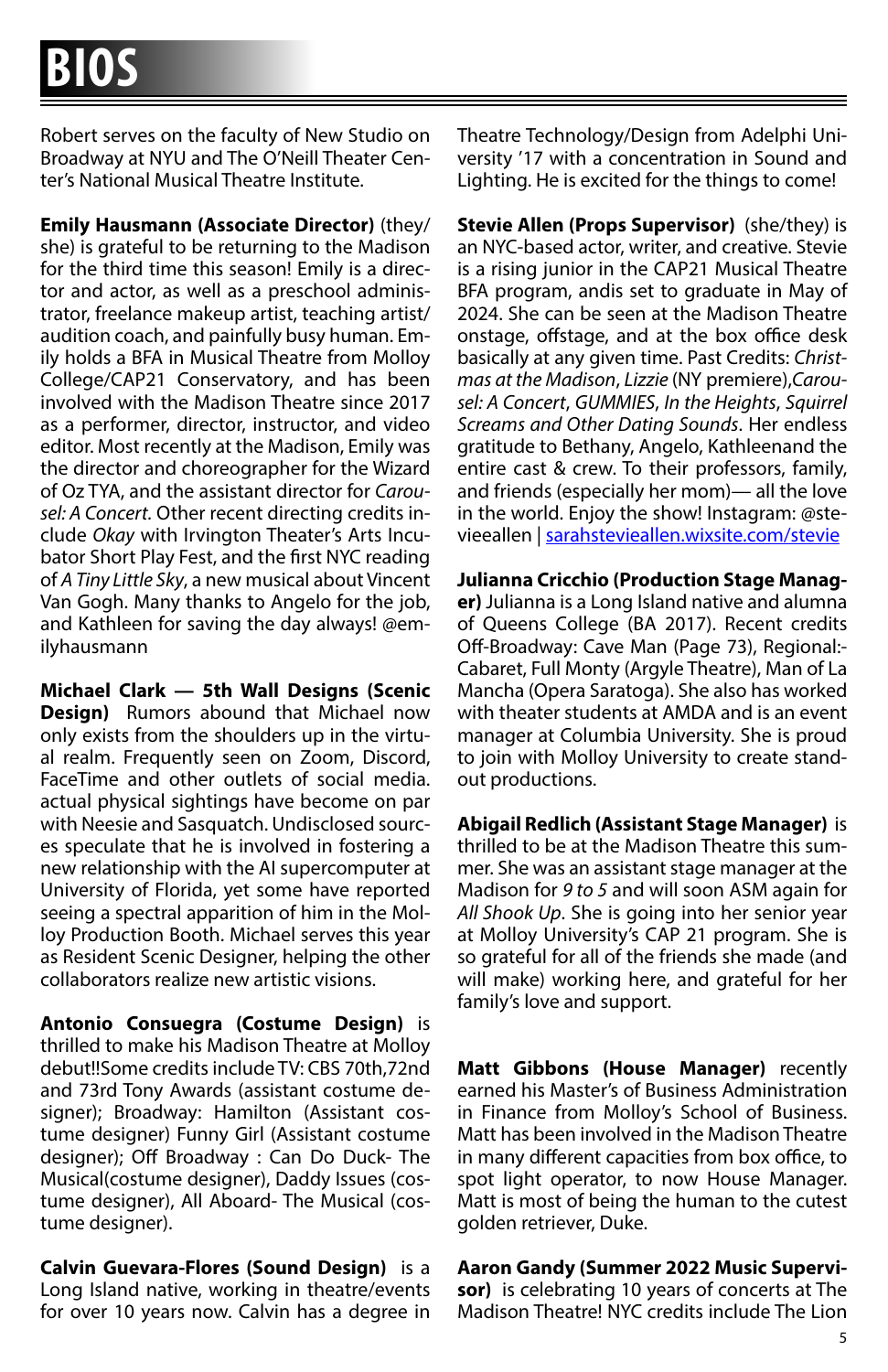King, Urinetown, Just Jim Dale at Roundabout and London's West End, The Shaggs at Playwrights Horizons, Dora the Explorer Live! at Radio City Music Hall. Recent concert appearances include A Band Called Honalee's current international tour, My Fair Lady in concert at the Milwaukee and North Carolina Symphonies, and frequent appearances as Principal Pops Conductor of the South Shore Symphony. As composer, his shows include the forthcoming Samantha, Single-Handed, and The Crinolynns. His recordings include Life Begins at 8:40, Through The Years, JuleStyne In Hollywood, The Shaggs, Busker Alley, and The Musicality of Vincent Youmans. As Artistic Advisor to The Kay Swift Trust, he co-edited The Kay Swift Songbook and conducted the 2004 premiere cast recording of Fine & Dandy. Visit www.aarongandy.com.

**Kathleen Marino (General Manager)** Recently earned her Master's of Business Administration in Management from Molloy's School of Business and holds an Associate's degree in Culinary Arts and a Bachelor's degree in Hospitality Management from the New York Institute of Technology. She's been instrumental in the success of the Madison Theatre for the past eleven years. In her spare time you can catch Kathleen riding her Peloton with Tunde and Emma, join her for a ride @K\_Mar!

**Ed McCarthy (Lighting Design):** *Unmasked: The Music of Andrew Lloyd Webber* at Paper Mill Playhouse; *Kathleen Turner- Finding My Voice.*  Public Theater*: Southern Comfort*. Over 80 Broadway, Off-Bway and regional shows. Associate Lighting Designer for all companies of *Mamma Mia!* in the Western Hemisphere, and many others. Television:21*Tony Awards* (5 Emmy nominations) *Live from Lincoln Center, Grammys, Prairie Home Companion,* and more. Graduate of, and teacher at, NYU Tisch School of the Arts.

## **MADISON THEATRE STAF**

**Theatre Crew:**Dana Augello, Ariana Augello, Natalie Neubert, Nicole Temprano, Samantha Eagle, Ian Underhill, Rene Mirai Guyon, Kyle Pearson, Timothy Thomas, Alexa Celso, Gianna Celso, Grace McNally, Grace Estes, Nikki Rinaudo-Concessi, Stevie Allen, Samantha Sloane, Hannah Lehrer, Zach Poore, Eve Ascione, Jordyn Schneider, Jaylin Thomas, Carlie Shaw, Icis Hammondd, Eliza Stoehrer, Carly Murray, Gianna Iovino, Isabelle Oliver, Mya Ferrerio, Christoper DeAngelis, Taylor Bentze, Willow Chamblin, Madison Chamblin, Gianna Bacchi, Tobi Berman, Andrew McNamara, George Moacdieh, Abigail Redlich, Dev Sehgal, Alexander Cannon, Sydney Carreon, Vikas Venuthurupalli, Thomas Moreiera, Patrick Bruno and Nina Sadowski Smith

Thank you to all of our volunteers!!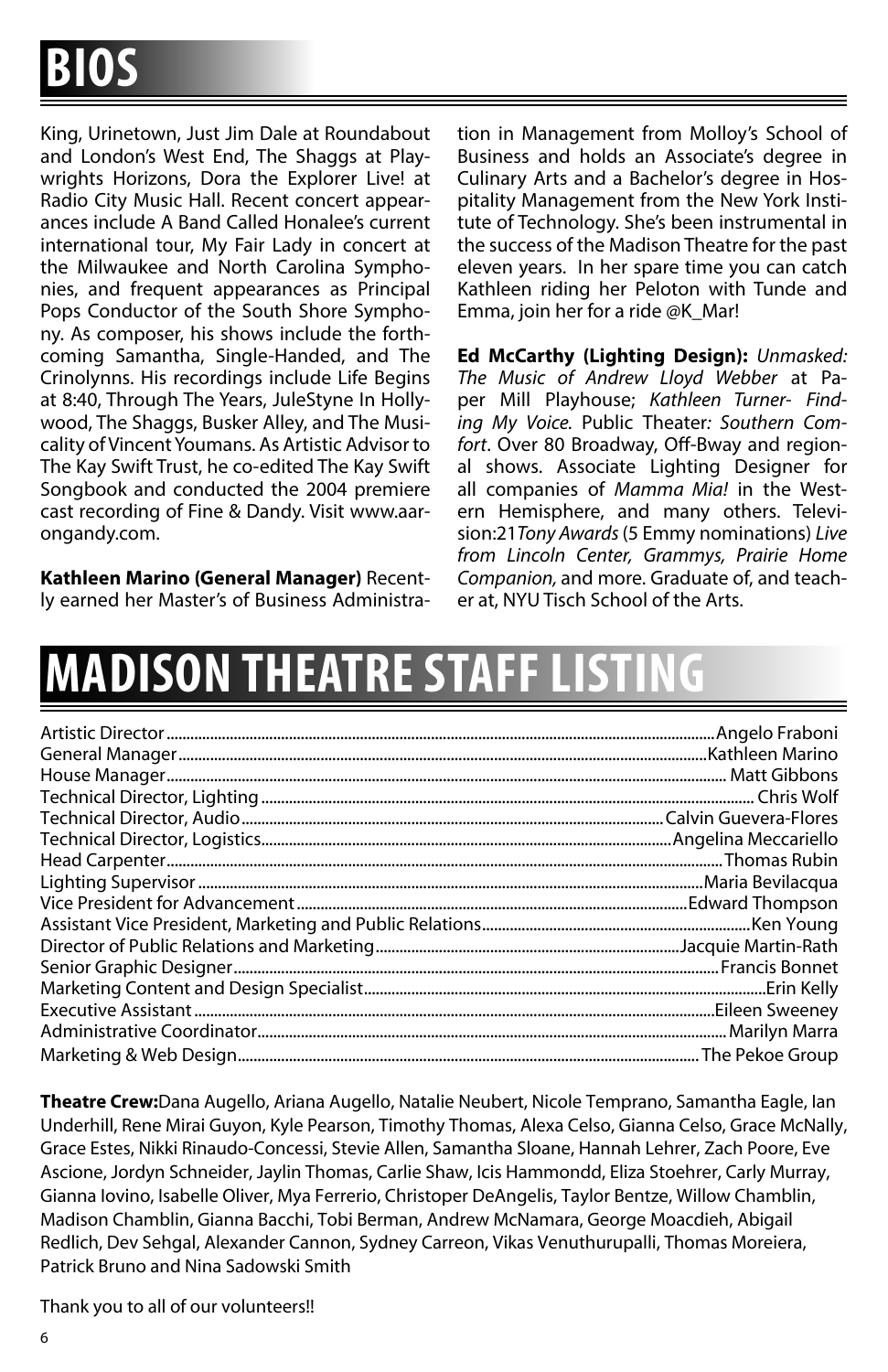## **HEADSHOTS**



**Kevin Bernard**









**Collin Kilfeather Trixie Klein Matt Kenna**







**Tobi Berman Ava Lee Dell'Aquila Karoline Thomas**





**Olivia Bodner Ray Robinson Jenna Rose Husli** 



**Cameryn Laird Madi Fisher Jeremy Fuentes**





 $\equiv$